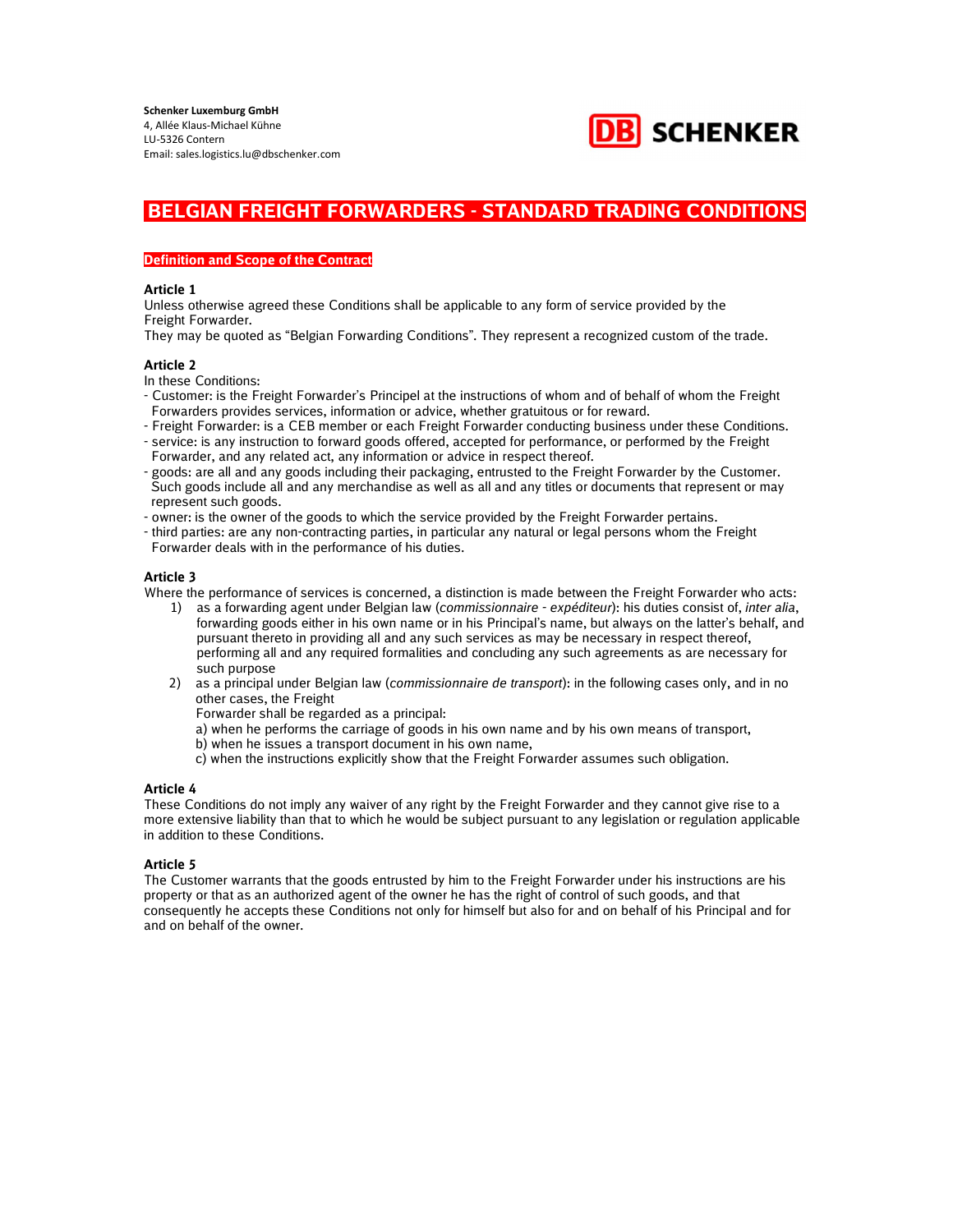

#### Formation and Performance of the Contract

#### Article 6

Unless otherwise agreed, or unless an event constituting force majeure arises beyond the Freight Forwarder's control, an offer made by the Freight Forwarder shall be valid for 8 days.

Such an offer shall be based upon existing rates, remunerations, freight charges, currency rates and estimated dates, which are in force at the time when the offer is communicated to the Customer.

Should one or more of these elements be varied, the prices offered shall be adapted accordingly and retroactively.

The Freight Forwarder shall at all times be entitled to charge to the customer all and any amounts charged to him by third parties as a result of improperly calculated freights, costs and rates.

## Article 7

The Customer shall undertake to supply to the Freight Forwarder, in advance and not later than at the time of confirmation of the order, any useful information including, but not limited to, the nature of the goods, the method of shipment, the place of taking over and delivery, and the required route and procedure, and in particular any information which the Principal may be presumed to have at his disposal as manufacturer, merchant, owner or consignor of the goods, and which may ensure their preservation, shipment, taking over at the place of departure and delivery at the place of destination.

## Article 8

The Freight Forwarder shall not be presumed to examine the correctness of the particulars or the information given by the Customer or the authenticity or regularity of the documents furnished by the Customer. Such information shall be accepted in good faith.

## Article 9

In the absence of precise instructions to the contrary or special agreements, the Freight Forwarder shall be at liberty in his choice of means to be used to organise and perform the services to the best of his abilities according to normal business practice, including thegroupage of goods.

## Article 10

The Freight Forwarder shall be entitled to charge any amounts or fees for his expenses and interventions on a fixed basis, i.e. as a lumpsum or an inclusive price.

## Article 11

In the performance of his duties, the Freight Forwarder may employ third parties, servants and agents who show normal professional qualifications.

## Article 12

Unless instructed to the contrary, the Freight Forwarder shall be entitled to keep possession, control or custody of any goods that for some reason could not be delivered, or to take custody of them, and to store the goods at the Principal's cost and risk or at the expense and risk of the goods themselves.

In accordance with the provisions of the Act of 5 May 1872, the Freight Forwarder may sell the goods and apply the proceeds in ortowards the payment of his claims.

In the case of dangerous, perishable, flammable, explosive goods or goods that may otherwise cause damage to persons, animals orproperty, subject to prior notification in writing to the Customer and subject to accountability the Freight Forwarder may destroy,remove or sell the goods on the Customer's behalf and at the Customer's risk.

## Article 13

The Freight Forwarder shall be entitled to suspend the performance of his duties if the Customer fails to fulfil or insufficiently fulfils his obligations in any way.

In the event of force majeure, the Contract shall remain in force. The Freight Forwarder's duties shall, however, be suspended for the duration of the event constituting force majeure.

In case of specific duties, or activities that are uncommon, particularly time-consuming or that require specific effort, additional fees may be charged at any time. All additional costs caused by force majeure shall also be borne by the Principal.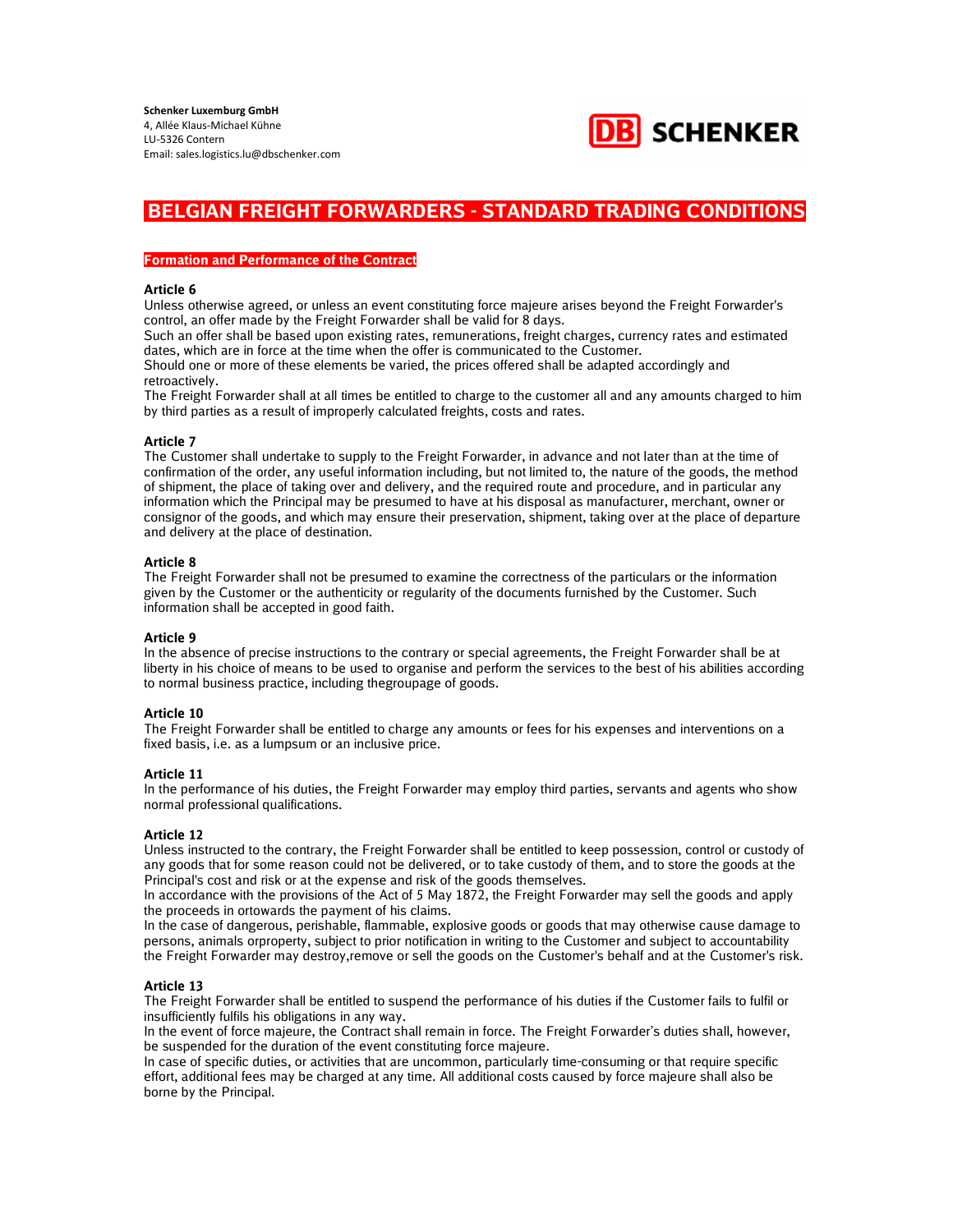

#### Article 14

Unless otherwise and previously agreed in writing, the Freight Forwarder shall not be under a duty to guard the goods to be forwarded, nor to have them guarded, nor to have them insured, wherever they are, even out in the open.

## Payment

#### Article 15

The amounts or fees charged shall be payable in cash at the Freight Forwarder's registered office, within eight days from the date of the invoice.

Any loss resulting from exchange rate fluctuations is for the Customer's account. Payments not allocated by the Customer himself to the payment of a specific debt, may be applied at the Freight Forwarder's choice to the payment of any account owed by the Customer.

#### Article 16

Any protest against the invoicing or any services and amounts charged must have been received by the Freight Forwarder in writingwithin 14 days from the date of invoice.

#### Article 17

The Customer waives any right to rely on any circumstance which might entitle him to suspend payment in whole or in part and waives any right to set-off or counterclaim with regard to all amounts charged to him by the Freight Forwarder.

## Article 18

The Freight Forwarder shall not be required to provide security for the payment of freight, duties, levies and taxes or any liabilities whatsoever, should this be required by third parties. Where the Freight Forwarder has provided security, the Customer is under a duty, at the Freight Forwarder's first request in writing, to pay to the Freight Forwarder, by way of security, any amount for which the Freight Forwarder has provided security to third parties.

#### Article 19

Any debt not paid on its due date shall, without any prior notice, be increased with compensatory interests calculated at the statutory interest rate and increased by liquidated damages equal to 10 % of the debt, so as to cover any economic and administrative loss, without prejudice to the Freight Forwarder's right to prove the existence of more extensive damage.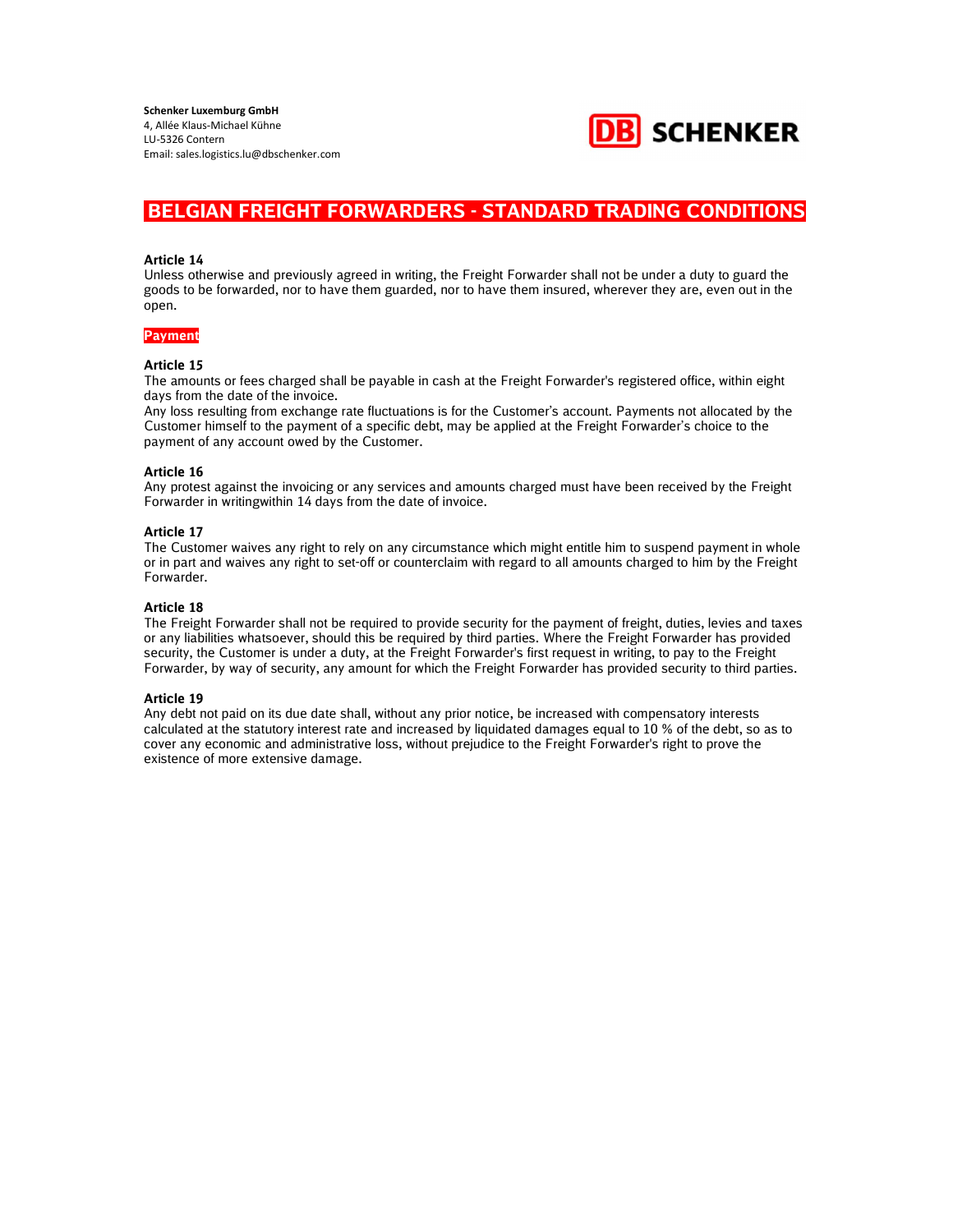

## Customer's Duties and Liability

#### Article 20

The Customer shall undertake and accept liability for the following:

- that his instructions and his description of the goods are complete, correct and accurate;
- that the goods to be entrusted by him to the Freight Forwarder shall be made available in time, completely and in a useful way, that they are loaded, stowed, packed and marked in accordance with the nature of the goods, the place of receipt or destination, and for the purposes for which they are entrusted to the Freight Forwarder;
- that all documents submitted to the Freight Forwarder by the Customer are complete, correct, valid, authentic and not improperly prepared or used;
- that, unless the Freight Forwarder has been informed thereof previously and in writing, the goods entrusted to him are not of a dangerous, perishable, flammable or explosive nature or liable to otherwise cause damage to third parties, persons or property;
- that he will examine all documents submitted by the Freight Forwarder upon receipt and that he will verify whether they are in accordance to the instructions given to the Freight Forwarder.

## Article 21

The Customer shall be liable to the Freight Forwarder and he shall indemnify him at his first request:

- against any damage and/or loss resulting from the nature and the packaging of the goods, the incorrectness, inaccuracy or incompleteness of instructions and information, the non-delivery or untimely delivery of the goods to the Freight Forwarder at the agreed time and place of receipt, the failure to provide, or timely provide, documents and/or instructions, and the fault or negligence in general of the Customer and of the third parties employed by him;
- against any damage and/or loss, costs and expenditure which is claimed from the Freight Forwarder by authorities, third parties or servants and agents, for whatever reason, with regard to the goods, any damage, expenditure, costs, duties, claimed directly or indirectly as a result of the service provided on the instructions of the Customer, unless the Customer shows that such claim was directly caused by a fault or negligent act or omission for which only the Freight Forwarder is liable;
- against any damage and/or loss, costs and expenditure which is claimed from the Freight Forwarder in cases where, under Community or national laws and regulations, he is under any personal and/or joint and several liability for the payment or settlement of customs duties and/or other taxes.

## Article 22

If the claim for which the Freight Forwarder requires compensation or indemnity from the Customer pertains to a customs or other tax claim, and if it is based on instructions with regard to customs received from the Customer or on his behalf, the Customer shall undertake at the Freight Forwarder's request, to provide a financial guarantee to unconditionally warrant the Customer's liability towards the Freight Forwarder, to the benefit of the Freight Forwarder or to the benefit of a third party designated by the Freight Forwarder.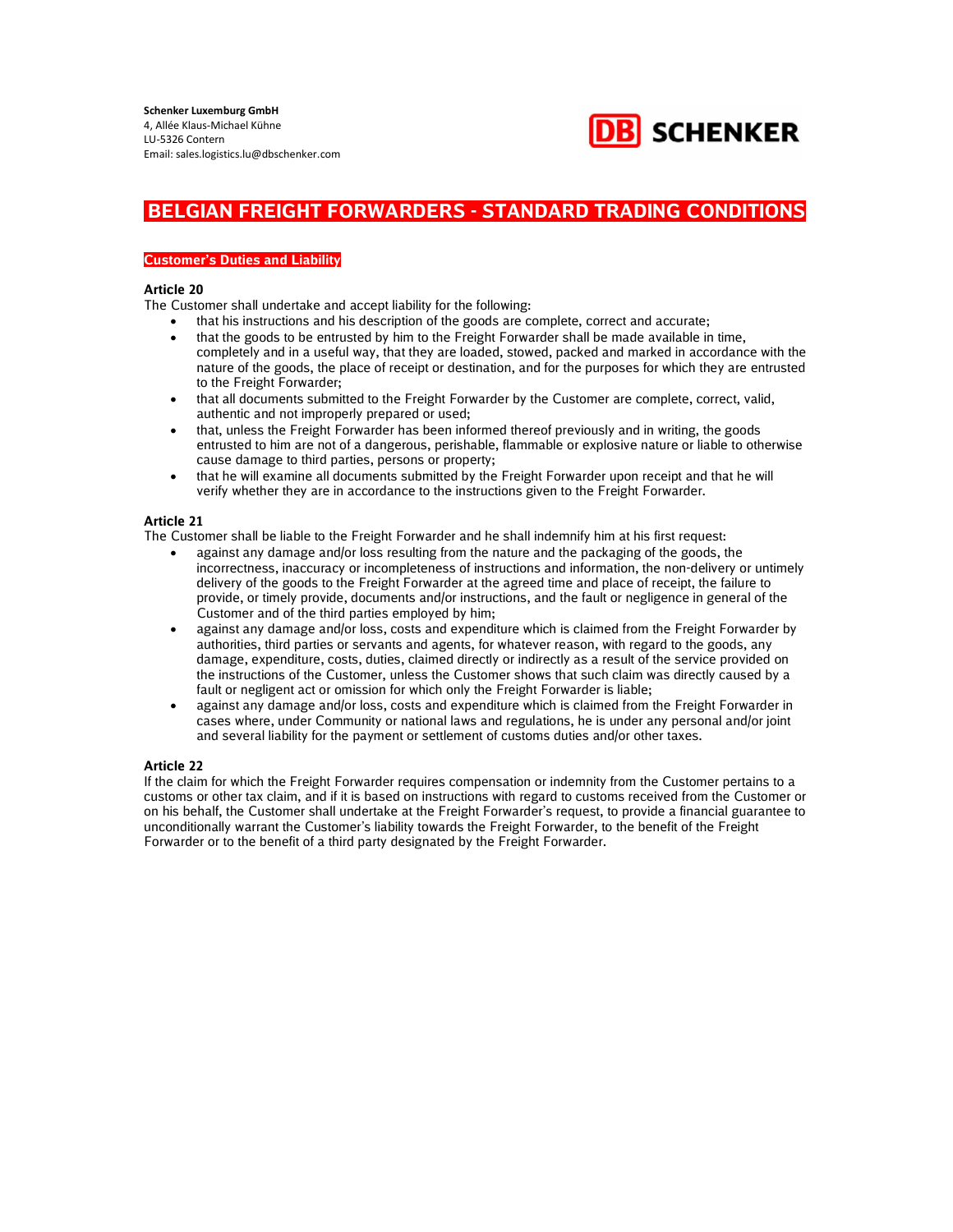

## Freight Forwarder's Duties and Liability

## 1) Provisions common to Agents and Principals

## Article 23

The Freight Forwarder shall not be liable for damage caused by an event constituting force majeure, including, but not limited to, war, riots, strikes, lockouts, boycotts, work congestion, scarcity of cargo or weather conditions.

## Article 24

The Freight Forwarder shall not be liable for damage or loss as a result of theft of goods in his possession, custody or control, unless the Customer shows that the theft took place as a result of circumstances which the Freight Forwarder, in view of the Contract with the Customer, should have avoided or which he should have foreseen, provided that the risk of theft is not for the account of the goods under local regulations or business practice.

## Article 25

The Freight Forwarder shall not be liable for any indirect loss or damage, including economic loss or damage, consequential loss or damage and immaterial loss or damage.

## Article 26

The Freight Forwarder shall not be responsible for the lack of or bad result of any instructions to collect money, unless this is proved to have been caused by gross negligence.

## 2) Liability of the Freight Forwarder acting as Agent (art. 3.1)

## Article 27

The Freight Forwarder shall perform his duties with reasonable care, dedication and perception, and he shall be under a duty of normal professional performance of the instructions given to him.

## Article 28

The Freight Forwarder's liability shall be limited to that for fault, negligence or omission in the performance of the instructions given to him.

To the extent that such fault, negligence or omission has caused any direct material damage or financial loss to the Customer or third parties, the Freight Forwarder shall be entitled to limit his liability to €5 per kilogramme gross weight of the goods lost or damaged, with a maximum of €25,000 per contract.

## Article 29

The Freight Forwarder shall not be liable for the performance of any contract entered into by him for and on behalf of his Customer with third parties, servants or agents, pertaining to storage, transport, customs clearance or the handling of goods, unless it is shown by the Customer that the defective performance thereof was directly caused by the Freight Forwarder's fault.

## Article 30

The Freight Forwarder does not guarantee any fixed time or date for delivery, dates of arrival and departure, unless otherwise previously agreed in writing. The indication of a time or date for delivery by the Principal is not binding upon the Freight Forwarder.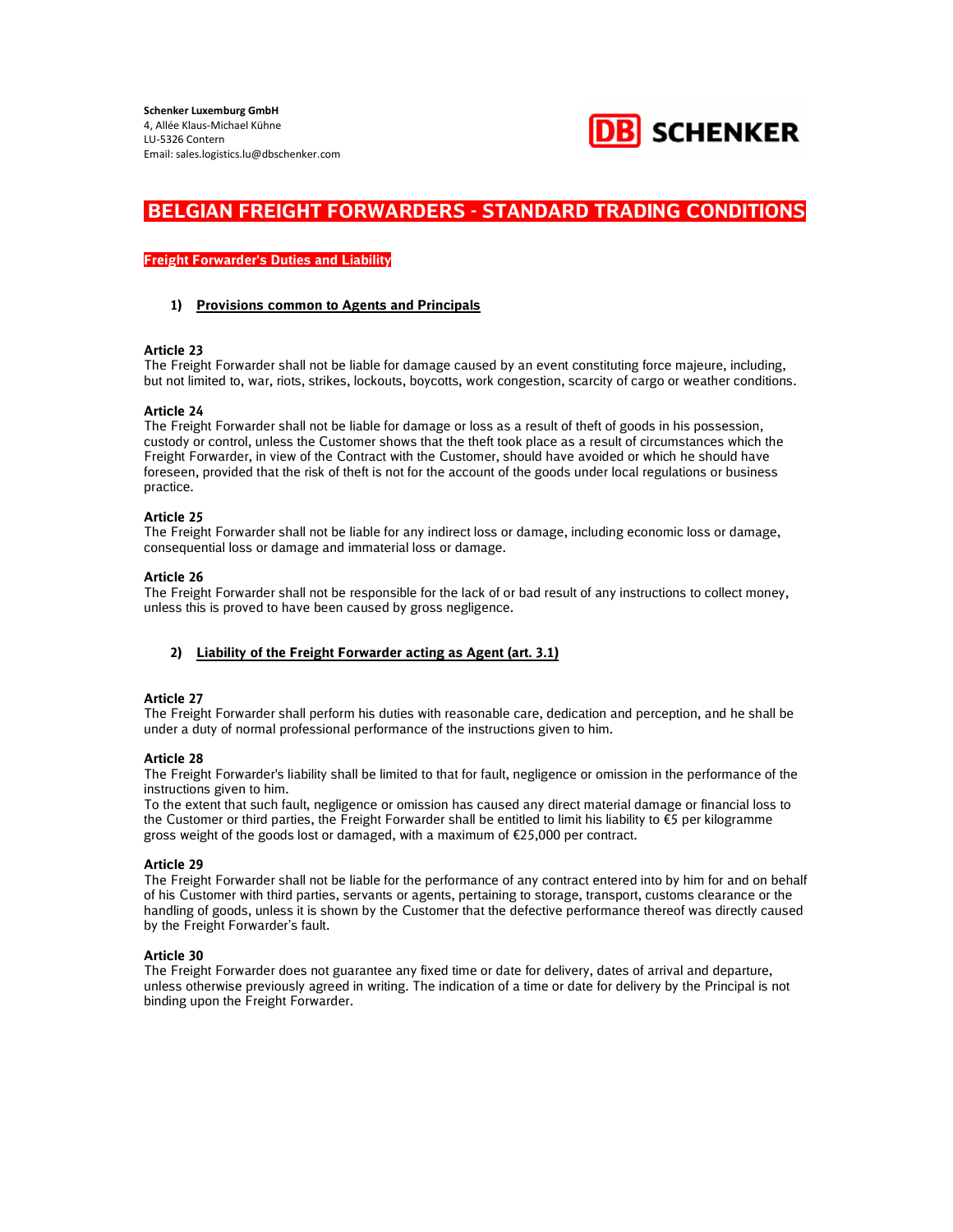

## 3) Liability of the Freight Forwarder acting as Principal (art. 3.2)

#### Article 31

The Freight Forwarder shall be liable as a carrier in the cases provided for in article 3.2. His liability shall be determined according to national law and the international conventions applicable to the mode of transport concerned.

#### Privilege and Lien

#### Article 32

Any amounts charged by the Freight Forwarder shall be privileged in accordance with Belgian law and with these Conditions.

#### Article 33

Any claims of the Freight Forwarder as against his Principal shall be privileged under Article 14 of the Act of 5 May 1872, Article 20,7º of the Mortgage Act, and Article 136 of the General Customs and Excise Act with regard to all goods, documents or monies currently or in the future in his possession, custody or control, regardless of the fact whether the claim pertains in whole or in part to the taking in charge or forwarding of other goods than those in his possession, custody or control.

#### Article 34

The Freight Forwarder shall have the right to retain the goods and he shall be entitled to sell or dispose of the goods and to apply the proceeds to his claim in full; they shall also serve as security, regardless of the fact whether the Principal is the owner of the goods.

## **Insurance**

## Article 35

The Freight Forwarder may make insurance (AREX 21) available to the Principal upon his request in writing, for any business related to international carriage at the Freight Forwarder's risk. The costs of such insurance shall be borne by the Principal.

#### Prescription and Extinction of Right

#### Article 36

The Freight Forwarder must be given notice in writing of any claim for damages as against him, with reasoned grounds, within 14 days from either the delivery of the goods or the sending of the goods. Any potential liability of the Freight Forwarder shall be extinguished automatically and definitively when the Customer has retaken delivery of the documents pertaining to a specific operation within the framework of services after the performance thereof without having formulated a reasoned reservation not later than on the 10th day after the sending of these documents by the Freight Forwarder.

## Article 37

Any liability action against the Freight Forwarder shall be time-barred as a result of prescription if it is not brought in the Court having jurisdiction within a period of six months.

Prescription shall run from the day following the day on which the goods were delivered or should have been delivered, or, in the absence of delivery, from the day following the day the event giving rise to the action took place.